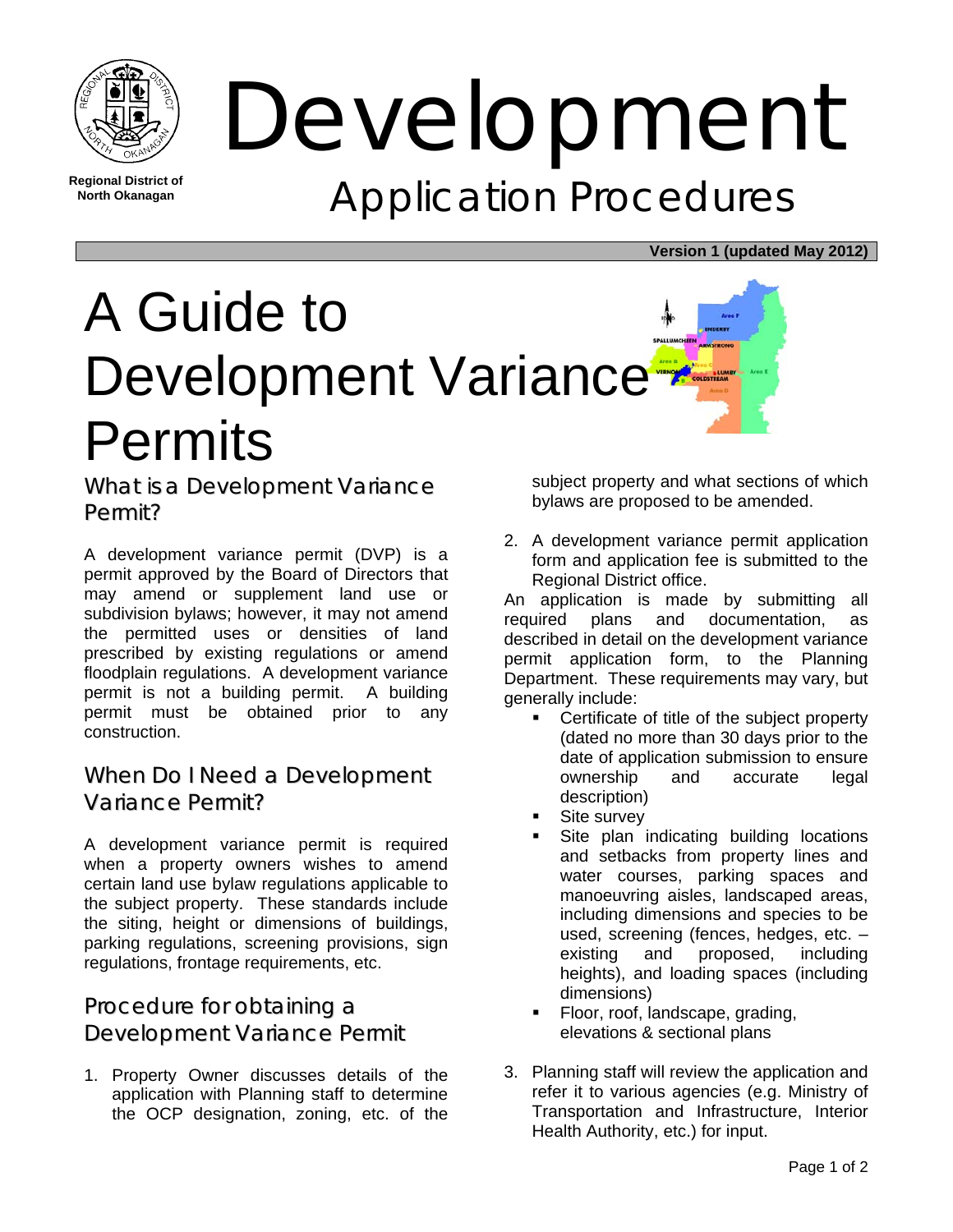- 4. Planning staff then prepare a Planning Department Information Report (taking into consideration input received from referral agencies).
- 5. The application (including a copy of the Planning Department Information Report) is forwarded to the applicable Advisory Planning Commission (APC) and the Electoral Area Advisory Committee (EAAC) for their input.
- 6. A letter (including a copy of the Planning Department Information Report) is sent to the applicant advising when the application will be considered by the APC, EAAC and the Board of Directors.
- 7. Letters are sent to adjacent land owners (ALO's) advising of the proposed variance in the application and allowing them an opportunity to speak or to present written submissions at the Electoral Area Advisory Committee meeting.
- 8. The EAAC will make a recommendation to the Board of Directors who will then make a decision regarding the application:
	- If the application is APPROVED by the Board of Directors, a letter enclosing the signed development variance permit is sent to the applicant and a notice of the development variance permit is sent to Land Titles for registration.
	- **If the application is APPROVED with** CONDITIONS by the Board of Directors, a letter is sent to the owner advising of conditions prior to permit issuance.
	- If the application is NOT APPROVED by the Board of Directors, a letter is sent to the applicant advising of the decision to reject the application.

#### Information, application forms and questions

Development variance permit application forms are available at the Regional District of North Okanagan office as well as on the website at www.rdno.ca. Planning staff are available to answer questions, and to provide clarification on the development variance permit process as it applies to a specific property or application.

#### **Development Variance Permit**

Timing The development variance permit application process normally takes three to four months to complete. The time frame, however, depends upon the complexity of the application, the current workload of both staff and the Directors, the timing of the Board of Directors meetings, the relation of the proposal to broader planning issues which may require resolution and the need for additional information from the applicant during the process.

# **For More**  Information

Please direct any further inquiries to:

Regional District of North Okanagan **Planning Department**  9848 Aberdeen Road Coldstream, BC V1B 2K9 Phone: (250) 550-3700 Fax: (250) 550-3701 planning@rdno.ca